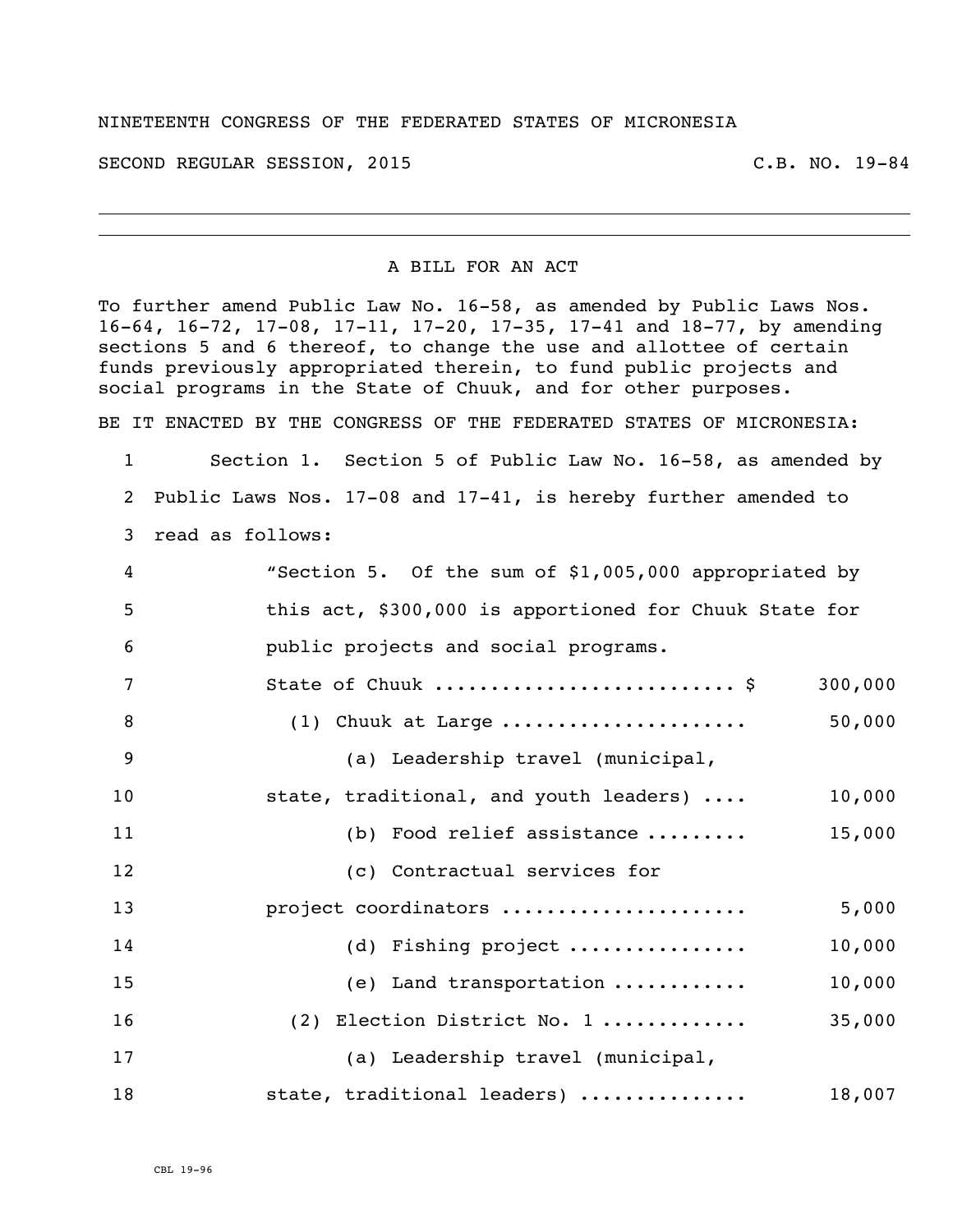| $\mathbf{1}$   | (b) Student land transportation  \$<br>$\mathbf 0$ |
|----------------|----------------------------------------------------|
| $\overline{2}$ | 16,993<br>(c) Food relief assistance               |
| 3              | 40,000<br>(3) Election District No. 2              |
| 4              | (a) [Fishing equipment] All in one business        |
| 5              | 40,000                                             |
| 6              | $(4b)$ Housing renovation supplement $15,000$      |
| 7              | (e) Municipal leaders travel  10,000]              |
| 8              | (4) Election District No. 3  45,000                |
| 9              | (a) Food and water system                          |
| 10             | relief assistance<br>14,288                        |
| 11             | (b) Election District No. 3                        |
| 12             | operation<br>10,000                                |
| 13             | (c) Sewing project<br>5,000                        |
| 14             | (d) Southern Namoneas leadership conference 6,712  |
| 15             | (e) Leadership travel (municipal,                  |
| 16             | 9,000<br>state, traditional leaders)               |
| 17             | (5) Election District No. 4<br>65,000              |
| 18             | (a) Food relief assistance<br>20,000               |
| 19             | (b) Faichuk Development Authority                  |
| 20             | Administration subsidy<br>10,000                   |
| 21             | (c) Purchase of vehicle for Tol                    |
| 22             | municipal government<br>5,000                      |
| 23             | (d)Leadership travel (state and                    |
| 24             | municipal leaders)<br>10,000                       |
| 25             | (e) Election District No. 4                        |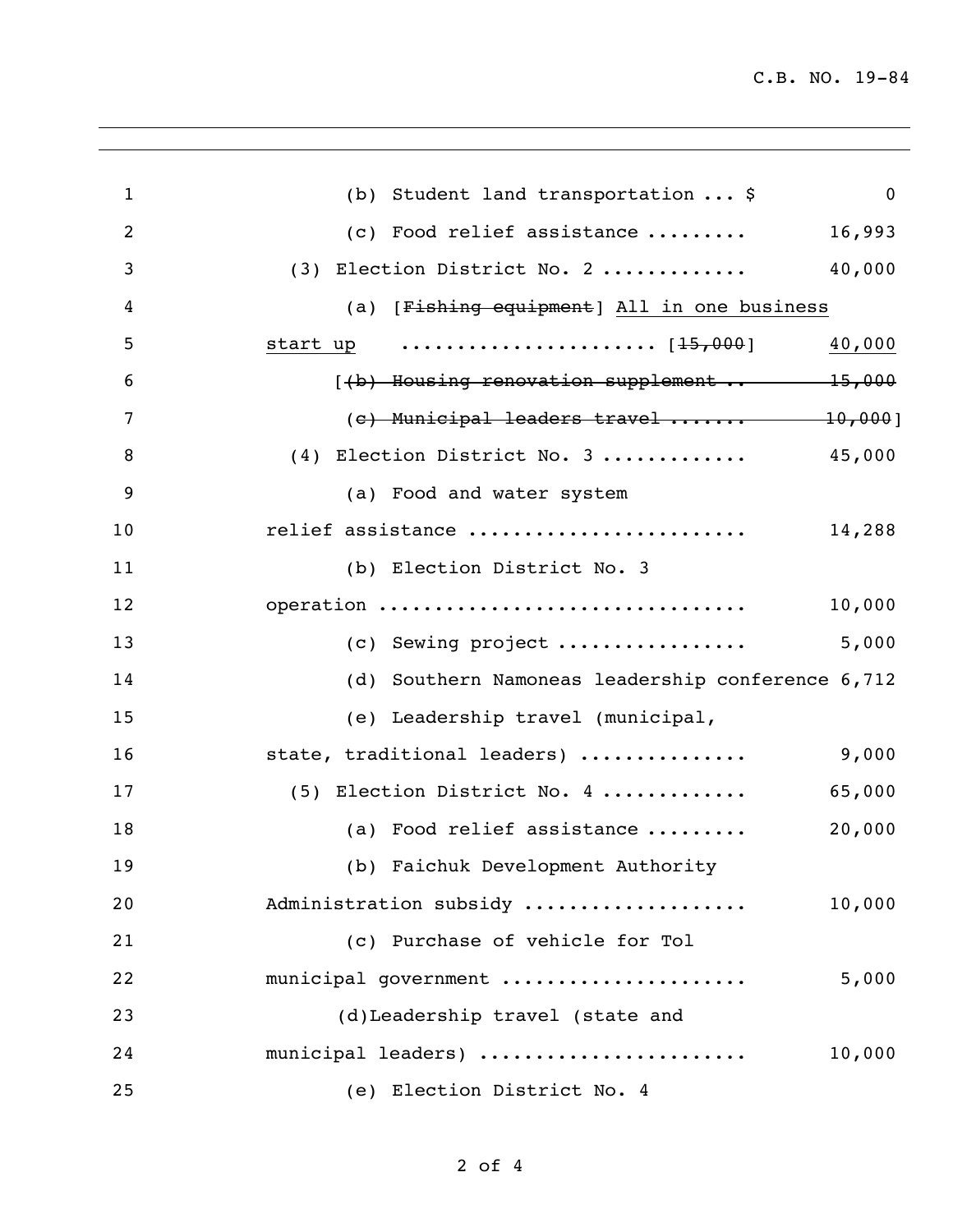C.B. NO. 19-84

1 operation ................................\$ 20,000 (6) Election District No. 5 ............. 40,000 (a) Election District No. 5 operation ................................. 10,000 (b) Transportation safety equipment/supplies ....................... 10,000 7 (c) Transportation needs ........... 20,000 (7) Chuuk State Commission on Improvement Projects (CSCIP) Administrative support services 25,000" Section 2. Section 6 of Public Law No. 16-58, as amended by Public Laws Nos. 16-64, and 17-11, is hereby further amended to read as follows: "Section 6. Allotment and management of funds and lapse date. All funds appropriated by this act shall be allotted, managed, administered and accounted for in accordance with applicable law, including, but not **I** limited to, the Financial Management Act of 1979. The allottee shall be responsible for ensuring that these funds, or so much thereof as may be necessary, are used solely for the purpose specified in this act, and that no obligations are incurred in excess of the sum appropriated. The allottee of funds appropriated under sections 2 and 4 of this act shall be the President of the Federated States of Micronesia or his designee PROVIDED THAT the allottee of funds appropriated under